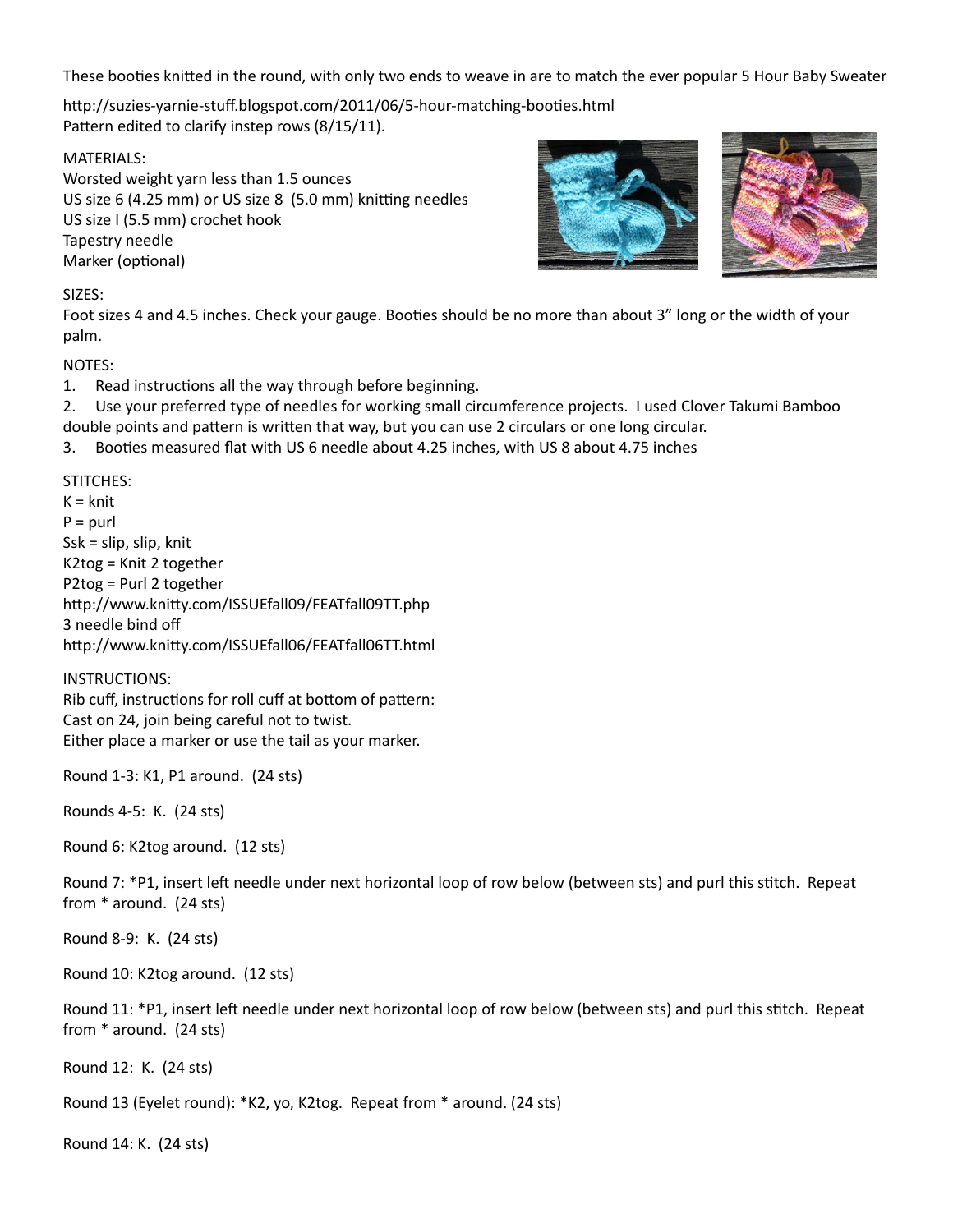At this point arrange stitches with 8 stitches on each of three needles.

INSTEP OF BOOTIE Row 1: Knit 16, turn.

Row 2: Purl 8, turn.

Row 3: Knit 8, turn.

Rows 4-11: Repeat rows 2 and 3. Ending with row 3.

On 11th row do not turn.

Transition back to rounds:

Round 15: This is half a round to bring work back to the marker. Pick up and knit 8 stitches on left edge of instep. Then knit 8. You should be at the marker. (32 sts on needles)

Round 16: Knit 8. Pick up and knit 8 from right side of instep. Knit around to marker. (40 sts)

Rounds 17-22: K. (40 sts)

Round 23: Ssk, k16, k2tog, ssk, k16, k2tog. (36 sts)

Round 24: K. (36 sts)

Round 25: Ssk, k14, k2tog, ssk, k14, k2tog. (32 sts) Round 26: K. (32 sts)

Round 27: Ssk, k12, k2tog, ssk, k12, k2tog. (28 sts)

Arrange stitches 14 on each of two needles.

Turn bootie inside out by pulling cuff up through the opening formed by the stitches on the needles.

Finish with 3 needle bind off.

Weave in ends.

## DRAWSTRINGS:

Ch 60. Cut 4 pieces of yarn about 8 inches long. Using your tapestry needle pull 2 of the yarn pieces through the last chain and tie the tail and the pieces in an overhand knot. Repeat in first chain. Weave the drawstrings in and out the eyelet round, trim the tails about an inch long and tie in a bow.

ALTERNATIVE CUFF:

Knit 8 rounds. Continue, starting with round 6.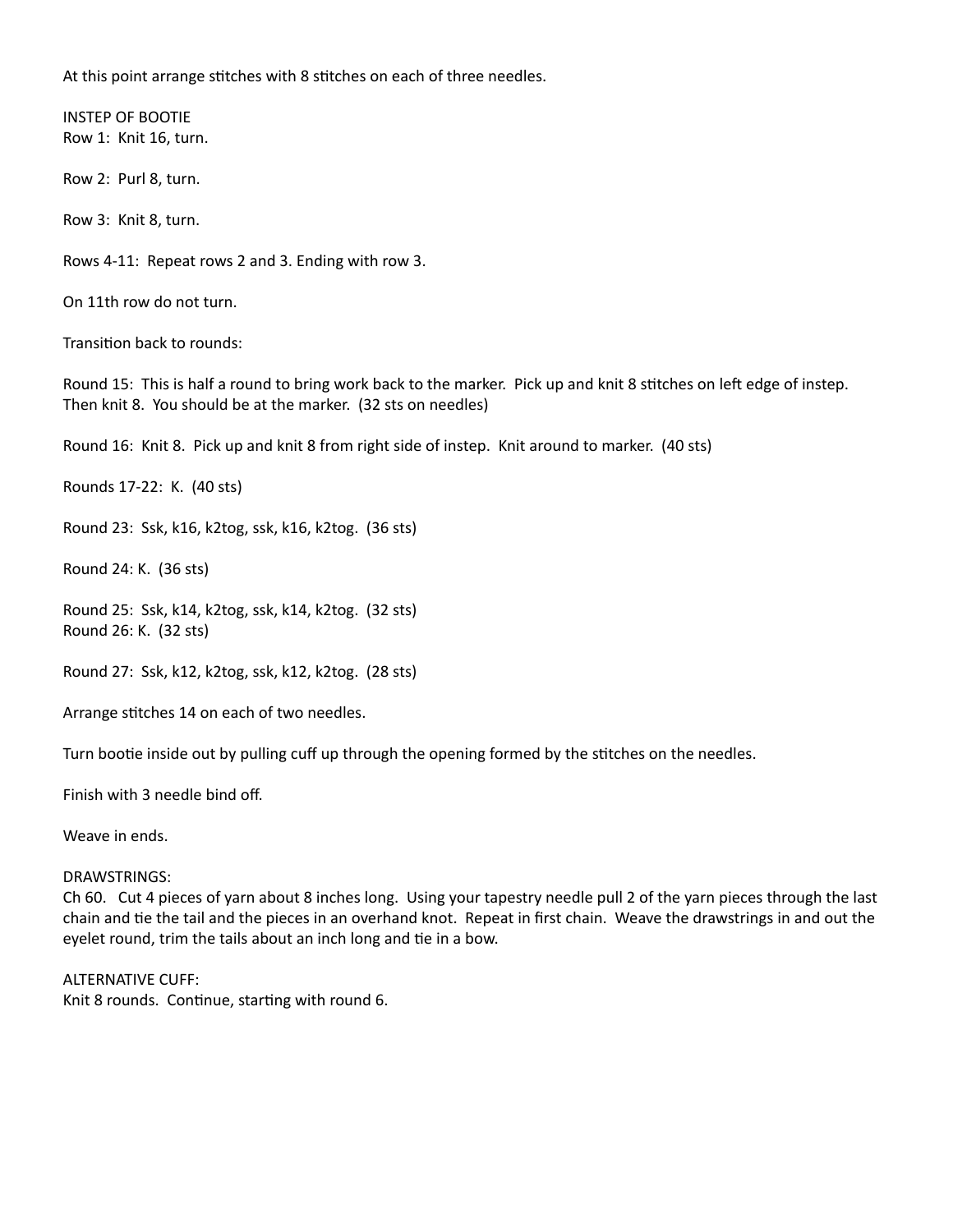## **Baby Booties**

These booties from Bernat Yarns are just too adorable to pass up, so don't! Any boy or girl would be happy to be keeping their feet toasty in these.

Materials:

 Bernat Cottontots (Solids: 100 g/3.5 oz or Ombres: 85 g/3 oz) Contrast A 1 ball (Solids or Ombres) Main Color (MC) 1 ball (Solids or Ombres) Size 4 mm (U.S. G/6) crochet hook or size needed to obtain gauge.

Gauge:

16 sc and 20 rows = 4 ins [10 cm]. Check your gauge. Booties should be no more than 3" long or the width of your palm

Abbreviations: www.bernat.com/glossary.php

Steps:

With MC, ch 21. Join with sl st to first ch to form a ring.

1st rnd: Ch 3 (counts as first dc). Miss first ch. 1 dc in each ch around. Join with sl st to top of ch 3. 22 dc. 2nd rnd: Ch 3 (counts as first dc). Miss first dc. 1 dc in each dc around. Join with sl st to top of ch 3. Rep last rnd once more.

To form instep: 1st row: Ch 1. 1 sc in same sp as sl st. 1 sc in each of next 6 dc. Turn. 7 sc.

2nd row: Ch 1. 1 sc in each of next 7 sc. Turn.

3rd row: Ch 1. Draw up a loop in each of next 2 sc. Yoh and draw through all 3 loops on hook - sc2tog made.

1 sc in each sc to last 2 sc. Sc2tog.

4th and 5th rows: Ch 1. 1 sc in each of next 5 sts.

6th row: Ch 1. Sc2tog. 1 sc in next sc. Sc2tog. Turn.

7th row: Ch 1. 1 sc in each of next 3 sts. Do not turn. Working to side of instep, proceed as follows: Work 6 sc in left side of instep. 1 sc in each of next 15 dc. 6 sc in right side of instep. 1 sc in each of next 3 sc. Join with sl st to first sc. 30 sc.

Next rnd: Ch 1. 1 sc in each sc around.

Rep last rnd 3 times more, ending with join A.

Next rnd: With A, ch 1. 1 sc in each sc around.

Next rnd: Ch 1. (Sc2tog) twice. 1 sc in each of next 11 sc. (Sc2tog) twice. 1 sc in each of next 11 sc. 26 sts. Join with sl st to first st.

Next rnd: Sl st in next st. Ch 1. Sc2tog. 1 sc in each of next 9 sc. (Sc2tog) twice. 1 sc in each of next 9 sc. Sc2tog. 22 sts. Join with sl st to first st. Fasten off.

With RS of work facing, join A with sl st to any top ch. Working between dc, proceed as follows:

1st rnd: Ch 1. 1 sc in first sp between dc. 1 sc in each sp around. Join with sl st to first sc. 18 sc.

2nd rnd: Ch 1. \*1 sc in each of next 3 sc. Ch 3. Sl st to top of last sc – Picot made. Rep from \* around. Join with sl st to first sc. Fasten off. Sew bottom seam.

Twisted Cord: Cut 3 strands of A 40 ins [101.5 cm] long. With all strands tog hold one end and with someone holding other end, twist strands to the right until they begin to curl. Fold the 2 ends tog and tie in a knot so they will not unravel. The strands will now twist themselves tog. Adjust length if desired. Thread through 3rd row of dc.

http://www.favecrafts.com/Crochet-for-Baby/Baby-Booties-from-Bernat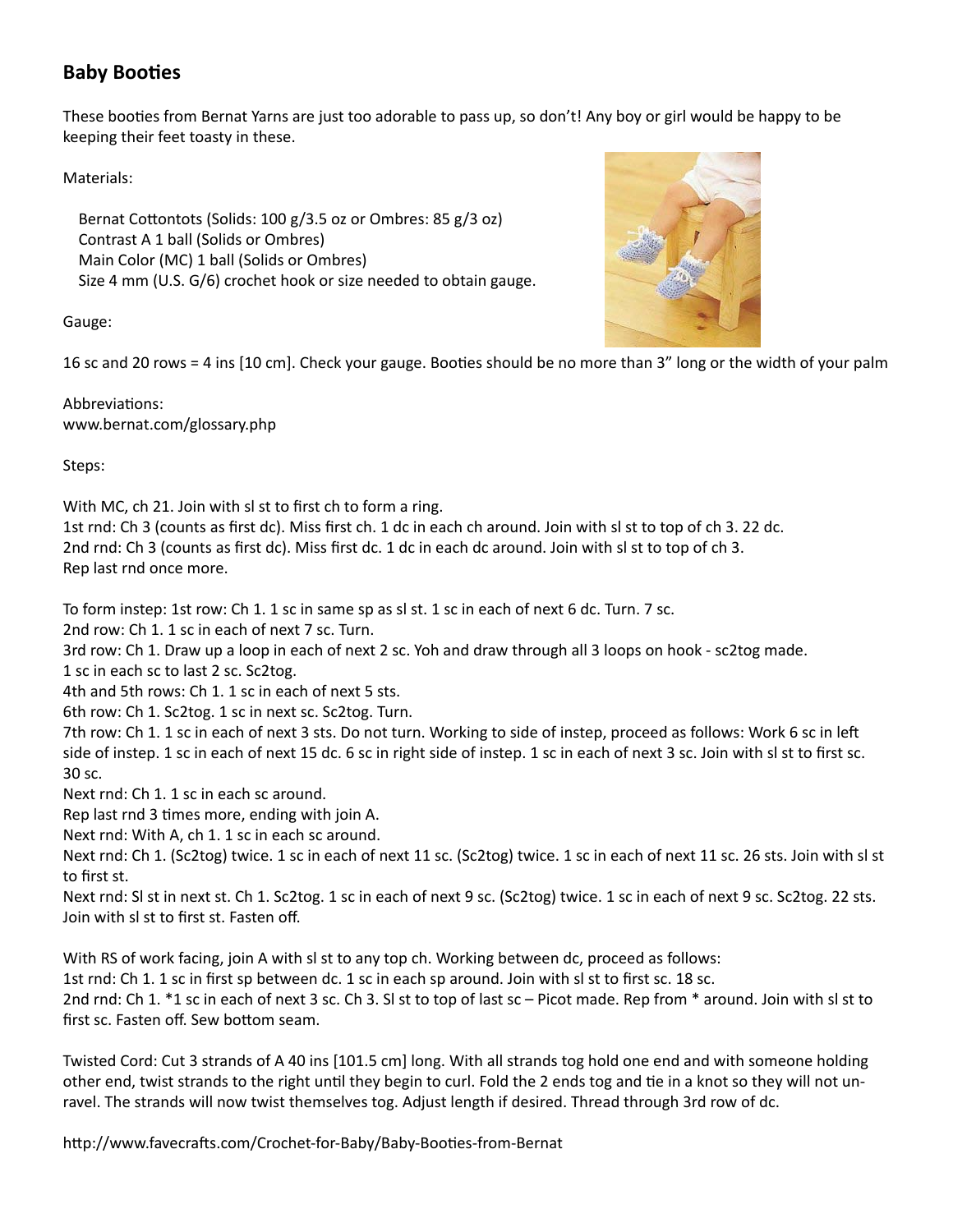<http://www.bevscountrycottage.com/bevs-stay-on-booties.html>

## **Bev's Stay On Knit Booties - newborn sized**

Copyright Beverly A. Qualheim - 2003, 2015 - all rights reserved

*Finished Bootie Foot length = 3.25" Height of bootie back before folding down a cuff = 3" The garter stitched part BEFORE folding in half to stitch up, is about 3.5" Check your gauge. Booties should be no more than about 3" long or the width of your palm.*

Size 6 (4 mm) needles for Newborn - 3 months sized and soft sport weight or baby weight yarn (3 or 4 ply "jumper" yarn)

Size 8 (5 mm) needles and soft 4 ply worsted weight yarn (10 ply) for slightly larger booties

(4 - 6 month sized)

Cast on 32 sts

Row 1-16: Knit each row

Row 17: Bind off 6 sts at beginning of row. Knit across.

Row 18: Bind off 6 sts at beginning of row. Purl across. (20 sts left)

Row 19: Knit across row.

Row 20: Purl across row.

Rows 21 thru Row 30: Repeat Rows 19 and 20

Row 31: K2 together across row. (10 sts left)

Row 32: P2 tog across row. (5 sts left)

Cut a yarn tail about 12" long, thread it onto yarn needle and weave it through the last 5 sts. Remove from needle and pull tightly to form toe.

Fold bootie in half and stitch up the top of the foot and then up the cuff, back stitch 3 sts to secure. Cut yarn.

Start yarn up again on other side of bootie and secure the yarn tail, stitch all the way down the other side, and secure with 3 back stitches. Fold the top 1/2" or so down when finished. Now knit another one!